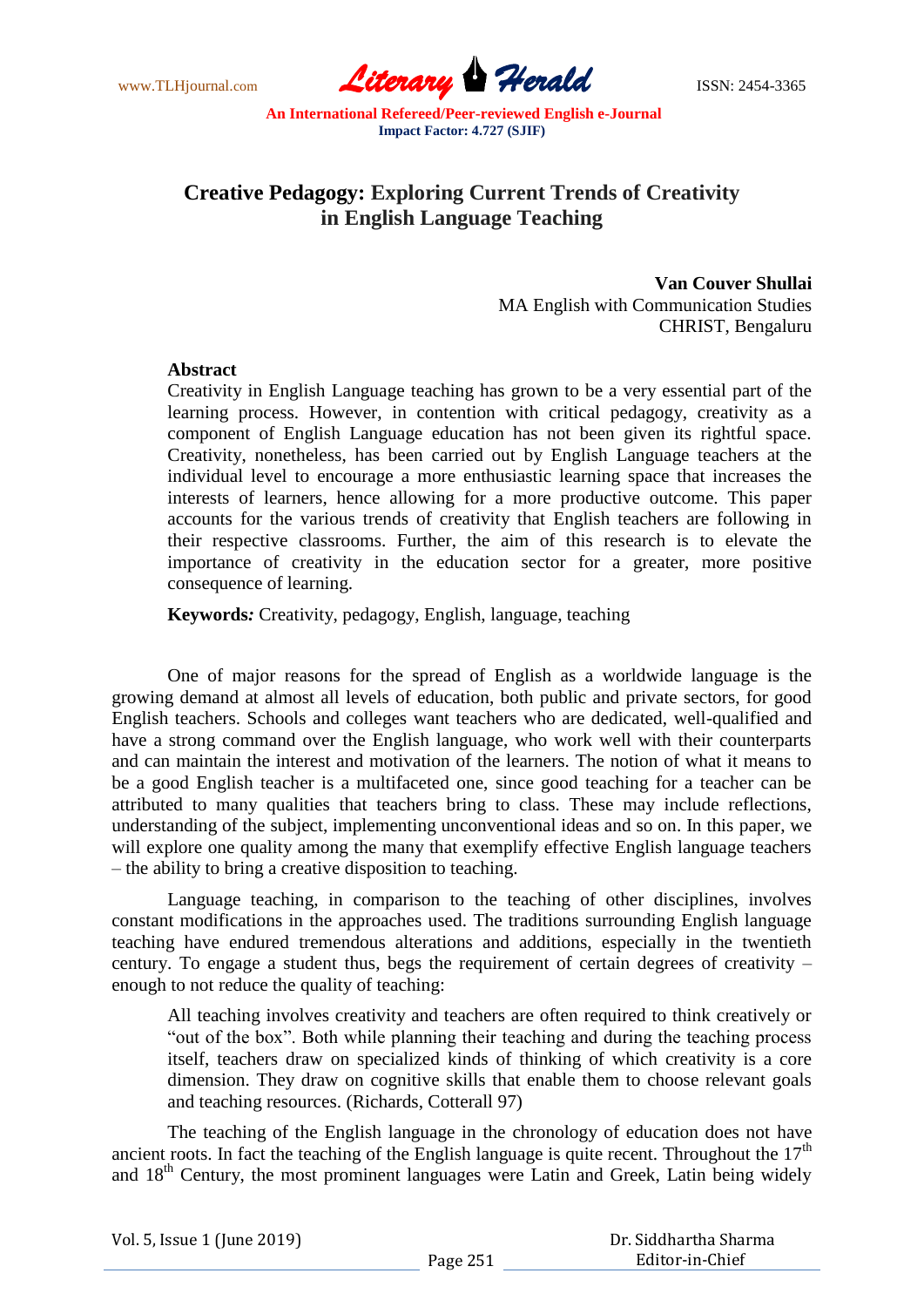www.TLHjournal.com **Literary Herald Herald** ISSN: 2454-3365

used in commerce and business. Although English was spoken amongst a considerable number of the European population, it was not advocated in formal settings and its education was not adopted until it gained larger grounds in late 18<sup>th</sup> Century. Grammatical rules and syntactic structures were regurgitated, writing was practiced persistently and passages were translated from the second language to the first language and vice versa. The teaching of language evolved, then, with approaches that prevailed and approaches that faded away. Before creativity was incorporated into language teaching, the teaching-learning process in a language classroom was highly mechanical, with not very enthusiastic measures taken and monotony being the regiment carried forward for a long time. However, there have been a few methods that have emerged successful in the realm of language teaching. Before this paper delves into creative pedagogy and creativity in language teaching, we shall examine a few of the methods that have been adopted thus far in teaching language, specifically the English language.

The first approach that we shall look into is the task-based method. Task-based Language Teaching or TBLT is an approach that provides learners with material that they have to actively work with in abiding by instructions, in order to achieve a goal or complete a task. Similar to everyday tasks such as cooking a meal, or writing an essay or interacting with someone on a phone call, TBLT seeks to cultivate interlanguage amongst students through tasks that require language to solve it. Another approach that has been explored in English language teaching is the theory of Multiple Intelligences developed by American psychologist, Howard Gardner which can go some way towards explaining different learner styles. (Gardner, Hatch 4) According to Gardner there are eight different types of intelligences:

Each intelligence displays a characteristic set of psychological processes, and it is important that these processes be assessed in an "intelligence-fair" manner. In contrast to tradition paper-and-pencils test, with their inherent bias towards linguistic and logical skills, intelligence-fair measures seek to respect the different modes of thinking and performance that distinguish each intelligence. (Gardner, Hatch 6)

The next existing approach that has been explored is higher-order thinking skills. In fact, one of the main 21st century components that teachers want their students to use are higher-order thinking skills. To put it simply, this approach encourages students to use complex ways to think about what they are learning.

Higher-order thinking in English language learning elevates the act of thinking to another level. Learners using this approach understand higher levels rather than just a mere memory of concepts. They understand concepts and try to create a connection with other concepts. The development of higher-order thinking skills or higher-order cognitive skills is prominent in order to facilitate the transition of students' knowledge and skills into responsible action regardless of their particular future role in society. (Miri, David 354)

Higher-order thinking encourages students to truly understand a concept and not just the memorization of it. It asks students to elucidate their answers and speak about what they are learning. Students decipher if the response can be found in a text or anywhere else, or if they must rely on their own prior knowledge to answer it. This strategy has been found to be very effective for higher-order thinking. Through this, students become more aware of the relationship between information in a text and their prior knowledge, which enables them to decipher the kind of strategy they need to seek for an answer.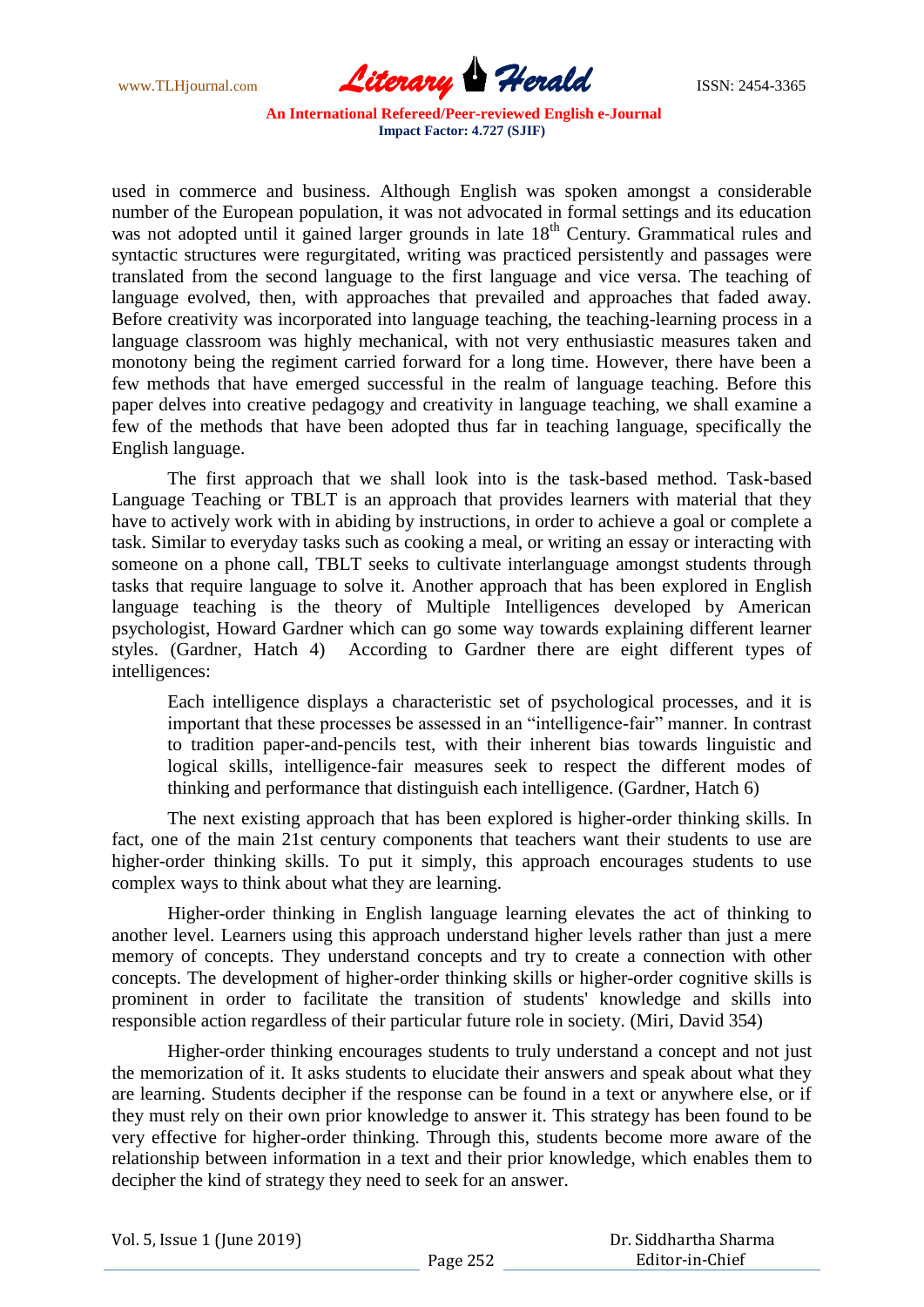

The next existing approach in English language teaching is content-based teaching. Content-based teaching focuses on the learning of anything that interests the learners from a serious science subject to their favourite pop star or even a topical news story or film. They learn about this subject using the language they are trying to learn, rather than their native language, as a tool for developing knowledge and so they develop their linguistic ability in the target language. This is thought to be a more natural way of developing language ability and one that corresponds more to the way we originally learn our first language:

CBLT is the integration of particular content with language teaching aims. More specifically, it refers to the concurrent study of language and subject matter, with a form and a sequence of language presentation dictated by content material. Thus, basic to CBLT is the belief that language proficiency is achieved at best through learning a subject matter instead of through language per se. (Shin, Kim 169)

An example of content-based lesson can be finding suitable aspects of subject and assigning learner groups with small research tasks and then asking them to share what they have found using the English language. There should then be some product as the end result of this sharing of information which could take the form of a group report or presentation of some kind.

Creativity is a component of English Language education that we wish to explore in this research. Language, in its very nature, is creative. It can be expressed in many ways with ideas that provoke various reactions. Every sentence or phrase we utter or write, is created in a unique moment of communication and can be recreated or reformulated or summarised according to the different desires of the speaker or writer. Language teachers can, therefore, build their lessons on topics related to almost anything. This allows for creativity to grow and be practiced more extensively. English language classes can easily engage learners in creative situations.

Many scholars who have attempted to weigh in and draw a definite outline around creativity as a concept are of the opinion that creativity cannot be defined objectively. Jones and Richards in their article "Creativity and Language Teaching" state that although many scholars differ in their explanation of creativity in language teaching, they agree on a few terms: Creativity is not an "optional" component in language teaching or something that we just resort to anytime to simply make lessons more interesting, it is not a kind of 'luxury' that is meant for the talented and the artistic. Instead, creativity is seen as central to successful teaching and learning. (Jones, Richards 5)

The relationship between the creativity of a learner and his learning of a language goes hand in hand. That is to say, creative people make better language learners but at the same time, language learning may nurture creativity in people. However, person creativity is essential when learners have the opportunity to communicate more independently than when their linguistic behaviour is restricted by regulated protocols. It is also right to note down the fact that a common opinion of language teachers is that learning a new language nurtures creativity.

Creativity in learner language is marked in two different ways. Learners use the linguistic assets at their disposal to translate utterances in order to engage in communication. As their linguistic resources are often limited, the learner language that results is creative in the sense that the learner frequently does not conform to the patterns and rules of the target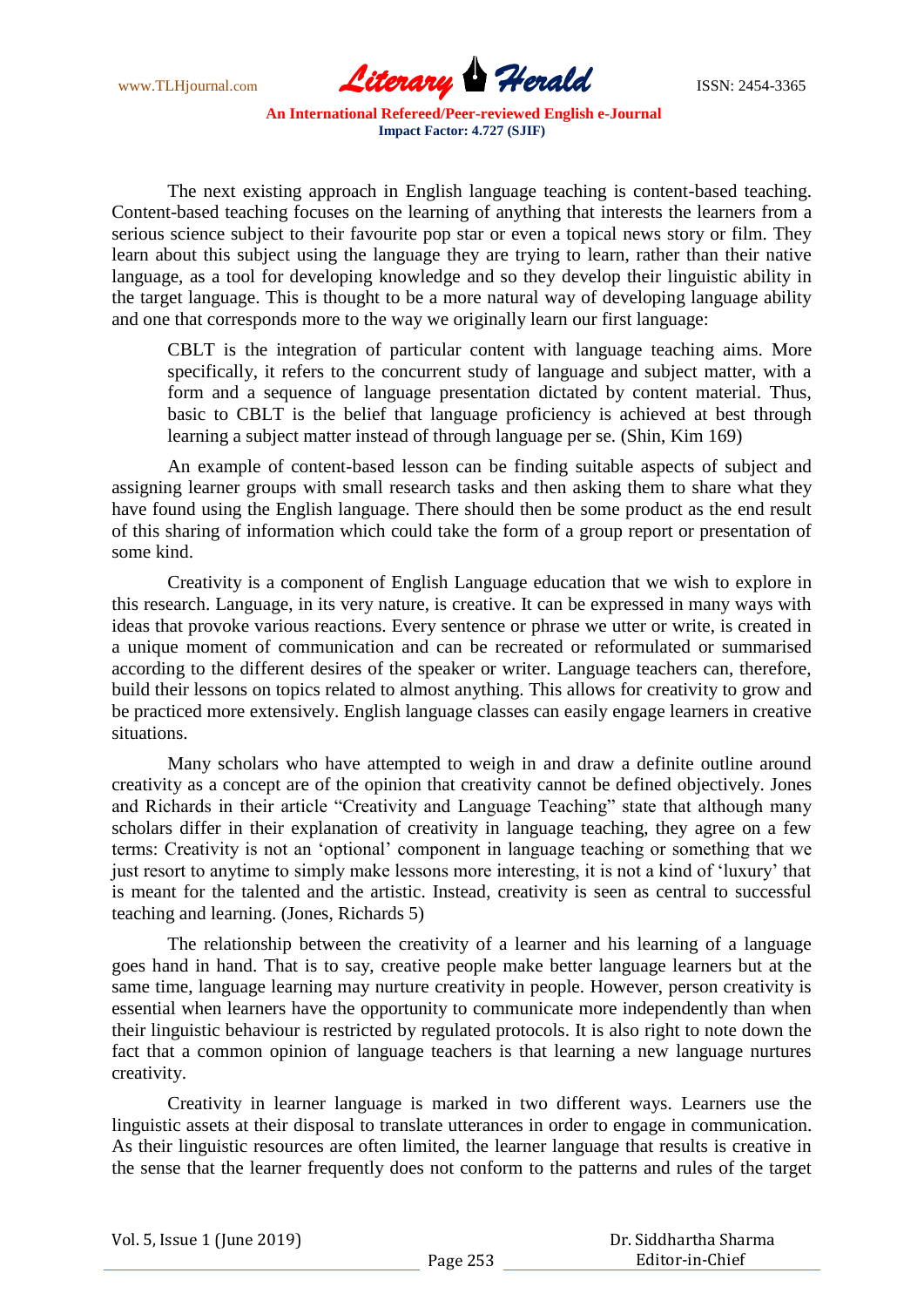

language. When this happens, however, learners are not intentionally trying to be creative; rather, their creative acts are simply the product of their need to communicate.

Creativity in the English Language classroom, in this research, was sought after through a questionnaire. The questionnaire was circulated through social media and e-mail, especially reaching out to English teachers from various levels of education – secondary, higher secondary and university or college level. The questions permit the teacher to exercise their liberty in giving their own understanding of creativity. There is no introductory passage to the questionnaire that describes or pre-determines an understanding of creativity. This is a deliberate measure taken so as to avoid the obvious influence that the researcher"s definition of creativity can have on the subject"s understanding of it.

A glance at the responses received illustrates the spectrum that the outline of what creativity is, stretches. Understandably, creativity is a highly subjective concept and hence, it is slightly problematic to explore it as definitive element of English language. However, as mentioned earlier, creativity is usually described as being able to solve problems in original and valuable ways that are relevant to goals, seeing new meanings and relationship in things and making connections, having original and imaginative thoughts and ideas about something, and using the imagination and past experience to create new learning possibilities. This analysis therefore will be taken forward in terms of how solution-oriented the approaches are, while also seeing that the 'original and imaginative thoughts' are enhanced through these measures.

The questionnaire is a set of nine questions that were compiled into a Google form. English teachers from various schools, colleges and other institutes sent in their responses along with their names, institutions they teach at and areas of interest. We shall structure this analysis in the order of the questions.

#### *What is your understanding of creativity or being creative as an English Language teacher?*

In answering the first question of this survey, many subjects agreed that creativity or being creative as an English Language teacher requires enabling the classroom to be an enthusiastic one, wherein the learning environment facilitates the learner to be more engaged and mentally present in the classroom. This also means that the learner shows progress in terms of learning the language through classroom interactions and participation. "Interest" is one of the main keywords that the responses share, which implies that the most important goal that creativity in English language teaching aims at, is igniting interest. A further implication here is that there is a lack of interest that the teachers observe in the learner, which they believe can be countered through creative approaches.

Learner interest is important and most often, English language teachers find it difficult to sustain that interest. Creative approaches enable this. What this survey finds is that interest is sustained through keeping the learner engaged and what keeps the learner engaged is the teacher's creativity. "Creativity means simplicity and easy application of language taught", says one teacher who believes that creativity and ultimately keeping the learner"s interest sustained, is simplifying lessons and making these lessons applicable in real life situations. Another major point of agreement in the responses is the introduction of unconventional and innovative ideas within the teaching space. These ideas that imply being "outside the box" differ from teacher to teacher, which means that creativity is a highly personal expression.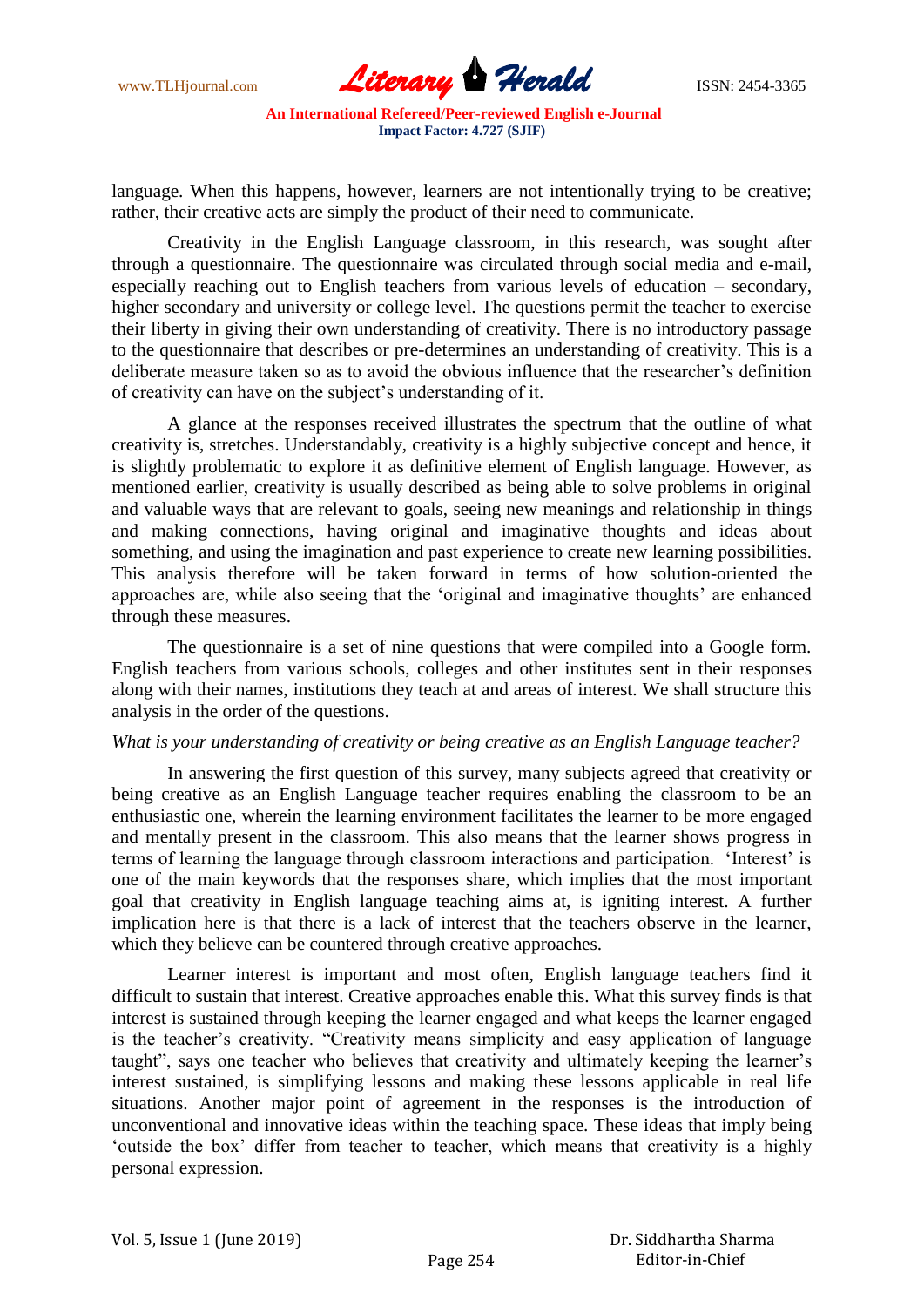

#### *How do you think a teacher can be creative in an English Language classroom?*

In an age of technology, many English language teachers believe that their creativity can be heightened through the use of audio-visual facilities. Further, English language teachers have found that the learners respond better to activities in learning lessons rather than just a lecture with examples on the board. Learners enjoy a certain degree of challenge in the activities that stimulate their intellect.

One of the teacher participants in this survey notes a few ways through which she is creative in her English language classroom – mind mapping, movie screenings, music, abstract thinking, word games and so on. Another English language teacher notes that crosswords, quizzes, presentations and enjoyable worksheets allow for a more creative teaching and learning process. Maintaining a playful environment is very important, says one response, this encourages the learner to feel more at ease with their questions and discussion and do not shy away from faltering. When the teacher makes the learner comfortable, the teacher"s creativity itself is in a better position of being successfully carried out.

Having a clear-cut plan of the creative activities before a lesson, is a salient component in teacher creativity. This form of planning is important because every activity will have its advantages and disadvantages and often times, if the creative process is implemented spontaneously, a chaotic classroom situation is created, making the teaching process less productive than intended. (Graves 167) As opposed to the common understanding that creativity is driven by the spur-of-the-moment, an English language teacher"s creativity works in the creation process of activities and approaches, or in other words, the teacher's creativity is required at the time of conception of the structure of the activity rather than when the activity is being carried forward. This makes the creative process as important for the facilitator as it is for the student and for the creative process to be successfully accomplished in the classroom, both ends of the line – that is the teacher and student must actively participate. While the learner's participation can depend of the moment, the teacher's must be planned, structured and executed beforehand.

#### *Would you consider your approach as creative teaching or teaching for creativity? Why?*

Teaching creatively or creative teaching is more restrictive to the teacher"s domain, wherein the aim of the creative approach is to make the classroom interesting and imaginative with the intention of yielding good results for language learners and yet, with no intention of nurturing creativity in the learner. Teaching for creativity aims at nurturing the creativity in the learner which is believed to be beneficial in learning English language and ultimately putting the language to use. Most of the responses in the survey state that they resort to both creative teaching and teaching for creativity. Many say that both are equally important for a balanced and wholesome learning experience.

An aspiring English language teacher and scholar states that she teaches for creativity because "when an individual's opinion is enabled to be expressed and taken into account in a classroom setting, he/she will gain confidence and could produce better results in the future". A freelance English language teacher participant, on the other hand, resorts to creative teaching or teaching creatively, because "paying attention to individual creative capacities is difficult". This brings us to the understanding that teachers will have their own familiarity with a class and will hence choose to act on that, choosing either to teach creatively or teach for creativity.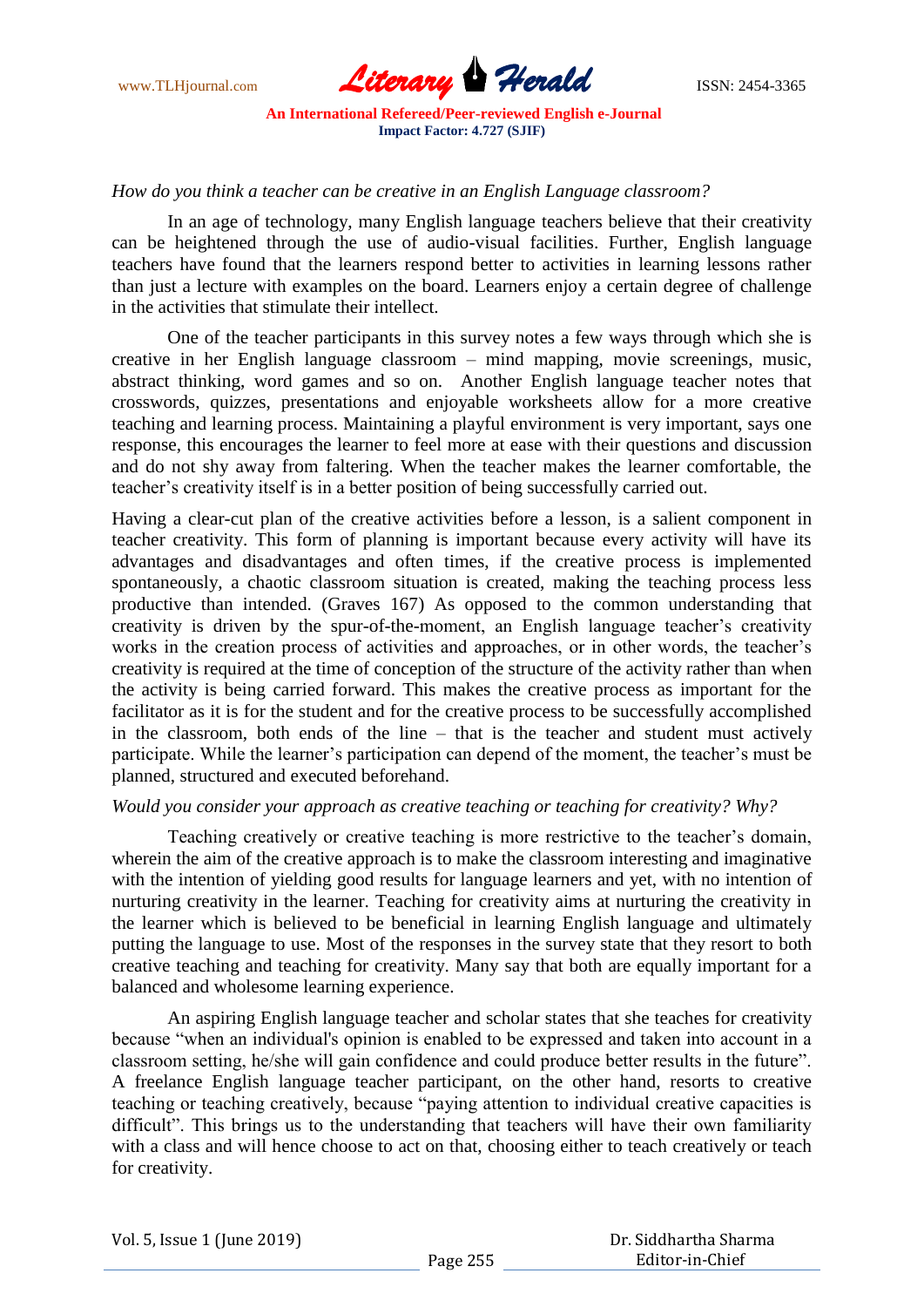

## *How do you incorporate creativity (of your understanding) in your English language classroom?*

In this question the researcher tries to find out how each teacher individually carries out their creativity in actuality. As opposed to the above questions wherein they are asked generally about creativity in the English language classroom, regardless of whether or not they practice such creativity. A high school English language teacher states that nurturing the love for the subject paves the way for the incorporation of creativity in the English language classroom – "I try to develop a love for the subject which is challenging especially when they are from vernacular school backgrounds. Then gradually after the children realise that they have the potential in them I try to encourage them to achieve to the best in reading, listening, speaking and writing."

A higher secondary English language teacher states that he utilizes the help of YouTube – "I use a lot of YouTube videos, that aren't necessarily lecture videos but mostly to show different accents and use of languages colloquially in different cultures." A B. Ed. scholar specialising in English gives a list of activities of how she incorporates creativity in the English language classroom. A few of these are poster-making, crossword games, scrabble, charades, imaginative thinking, grammar quizzes, memes, reflective thinking and so on.

What is found from an examination of the responses to this question is that every teacher has a unique way of being creative in teaching the English language. We see an array of approaches. While some believe in creating an environment conducive to creativity, others are more practical by stating the activities.

## *What nature does the creative aspect of your English Language teaching hold?*

Creativity in the English language classroom can be of a certain nature. Some teachers may be creative through humourous speech or visuals, some may be witty through speech and others may be activity-oriented. In this question, the responses mostly display a playfulness that seems to dominate much of what we see as creative in the English language classroom.

What is found from the responses to this question is that English language classrooms are spaces where both learners and facilitators can be watchfully informal with how they learn and teach respectively. The nature of teaching when humourous and relaxed allows for a comfortable learning space that encourages the learner to be more interested in the lesson. In this way, the learner feels connected to the learning process wherein he or she is not restricted from faltering and learning through mistakes. (Richards, Cotterall 104) As opposed to a traditional learning of the English language where the learner is perhaps forced or put under stringent surveillance by the teacher, this humourous, witty and entertaining nature of creativity proves healthier.

## *Do you believe you are able to bring in creativity with your English Language teaching in every class? What are the drawbacks that hinder you from being creative all the time?*

The responses to this question appear to fall under a similar category, wherein teachers agree that they cannot be creative all the time. However, it is the drawbacks that each teacher faces that are unique. Following up with these teachers, we have found that lessons that are more technical or involve stringent language rules such as Tenses are more restrictive towards creativity. Other teachers believe that creativity and its components

| Vol. 5, Issue 1 (June 2019) |  |
|-----------------------------|--|
|-----------------------------|--|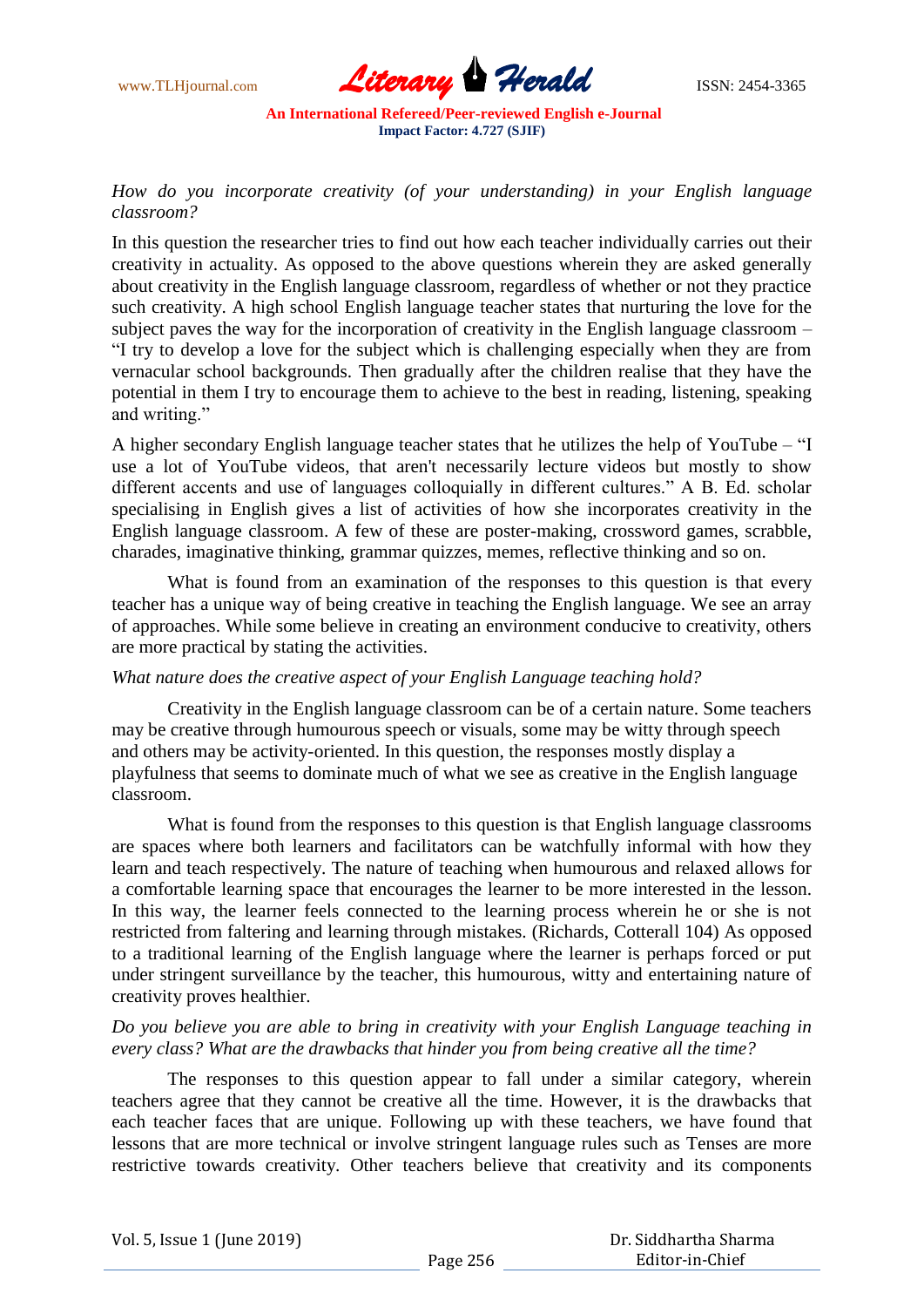

require a good amount of time as opposed to the usual time set for one period by an institution. Learner receptiveness is another drawback that does not allow for English language teachers to be creative all the time. (Hafner 197) A teacher may come to class with a set idea for creative activity but it also depends on how well the learners respond to it. Another drawback is technical unavailability, which makes it extremely difficult for English teachers who are technologically inclined and feel that their creativity can be amplified with technology, to fully implement their ideas.

## *What is the typical response you receive from your students when you employ creative ideas in English language teaching and when you do not?*

The responses to this question shows how students, motivated, respond better towards creative approaches as opposed to traditional approaches that do not stimulate them mentally. 'Disinterest' is a keyword that dominates these survey responses with regard to when teachers do not incorporate creative ideas. On the contrary, learners are essentially more enthusiastic when the more entertaining approaches are brought into class like games and activities. Learner receptiveness also involves a lot of co-operation. The responses to this question tell us that many of the teachers find that students are more co-operative in creative classes, as opposed to classes when there is no kind of creative activity involved.

One particular response to this question states that learners do not express their disinterest in a very blatant manner or voice out their heedlessness verbally – their body language tells the teacher that they are losing interest. A disinterested learner will perhaps fall asleep during the session, or be more engaged in talking to his peers. Creative pedagogy seeks to counter just this – disinterest which comes from learning lessons with educational constraints controlled by ministerial authorities. (Ollerhead, Burns 228) Hence, through the responses to this question, we observe that creative approaches in English language teaching are operative in making the learner more involved and ultimately learning the language effectively.

#### *Do you believe that creative measures are necessary in English language teaching? Why?*

While we have already extensively spoken about learner interest which is a prominent component of the responses to this question as well, we shall look into nature of learning environment, interrupting monotony, better interaction and individual growth as the main reasons that make creative measures important and necessary in the English language classroom. As implied by some of the responses, creative measures and approaches create a better learning environment which makes for a healthier relationship between the learner and his learning of the English language, hence making the lessons taught creatively more productive than others that are not. Creative approaches are almost always different from one session to the other, this interrupts anything monotonous, thus making the learner constantly engaged. Traditional approaches often seem to sustain the same mood throughout the entire program which really takes away the learner"s interest.

Dialogue is an important aspect of learning. In English language teaching too, where the sole purpose is to a help a learner speak and use the language proficiently, having space for dialogue is essential. (Chappell 130) Creative approaches function as effective mediums for dialogue and better interaction. Learners are given liberty to interact in all ways possible when creativity is involved. The games and beyond the comfort zone activities allow them interact more as opposed to only focusing on the theoretical aspects of learning the English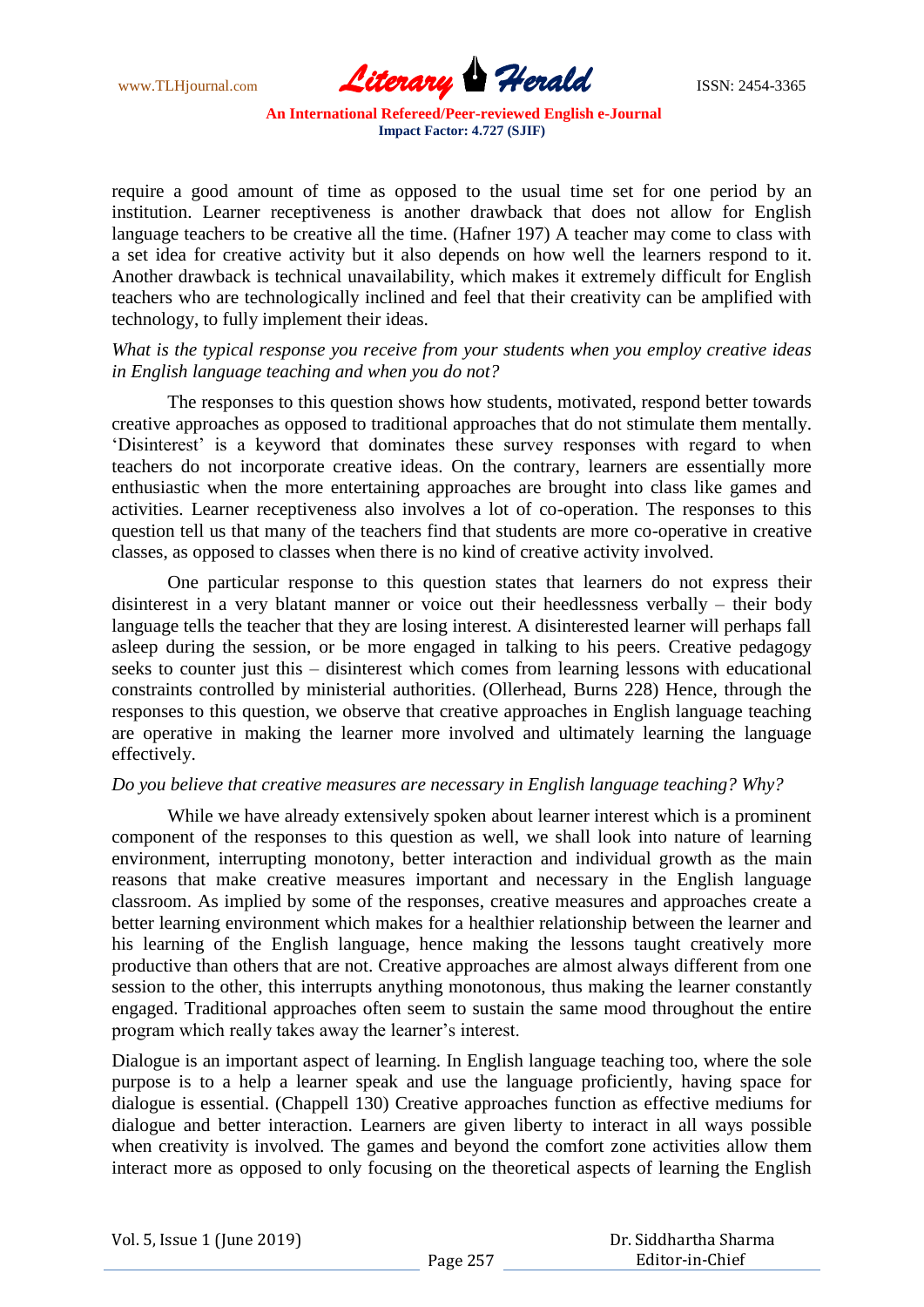www.TLHjournal.com **Literary Herald Herald** ISSN: 2454-3365

language. Creative measures also foster individual growth for the learner, although this may not be on a large-scale level. Individual growth stems out of the creative activities stimulating the learner intellectually, and enhancing their cognitive abilities through problem solving and critical thinking.

## *What creative techniques of English language teaching do you believe should be introduced for better results in English language learning?*

The responses to this question are suggestive in nature as desired by this research. English teachers believe that creative approaches can be carried forward through audio-visual facilities which have become one of the most important mediums in education today. Since young learners are very familiar and acquainted with technology as are the teachers, using technology can undoubtedly make lessons more interesting as these facilities allow for much more than what a mere board or worksheet can offer. Another suggestion from one of the teachers who participated in this survey is to give the learner a certain degree of autonomy. Enabling the leaner to work creatively after he has been taught creatively through his own understanding creates for a better creative environment. Further, many English language teachers who have participated in this survey are of the believe that integrated learning is important – bringing together music, theatre, role play, field trips, internet trends and so on under one curriculum can enable for a highly effective and successful venture of English language teaching.

When we speak of creative pedagogy in the English language classroom, up until recent times, there is very little that we can we think of. In other words, there has not been enough study done on this domain of English language education. The English language has, for a very long time, been perceived as a subject that does not involve creativity because of its grammar aspects that give the subject a very objective appearance. But in recent times with creative pedagogy gaining greater grounds, many educators have realised the possibility of bringing in creativity in the English language classroom with varying activities suitable for different levels of English language education. However, with the introduction of something new or unconventional, there is a requirement for acceptance from the people who are directly acquainted with the change. Concerns come from an unwillingness to deviate from the set ideals of education that have been established to be beneficial for a time that is now long and gone. These concerns are because of the trust that people have in the old systems of education that proves to be a great hindrance for creativity to be fully accepted within the education sector, particularly in English language education.

This research, conversely, has helped bring to light the possibilities of creativity in English language education and prove how creativity is beneficial to both learners and teachers as opposed to the notion of being unacademic and redundant. Apparent in this research, creativity is increasingly adopted by English language teachers which implies that it is recognized by planners and policy makers, school and program administrators, curriculum developers, teachers and learners themselves, as an essential element in language education. Graves speaks of curriculum as a conceptual space for creativity. To be creative within a conceptual space requires exploration, experimentation with different aspects of the space, bringing about change within the space and possibly transforming the space. (Graves 165)

## **Bibliography:**